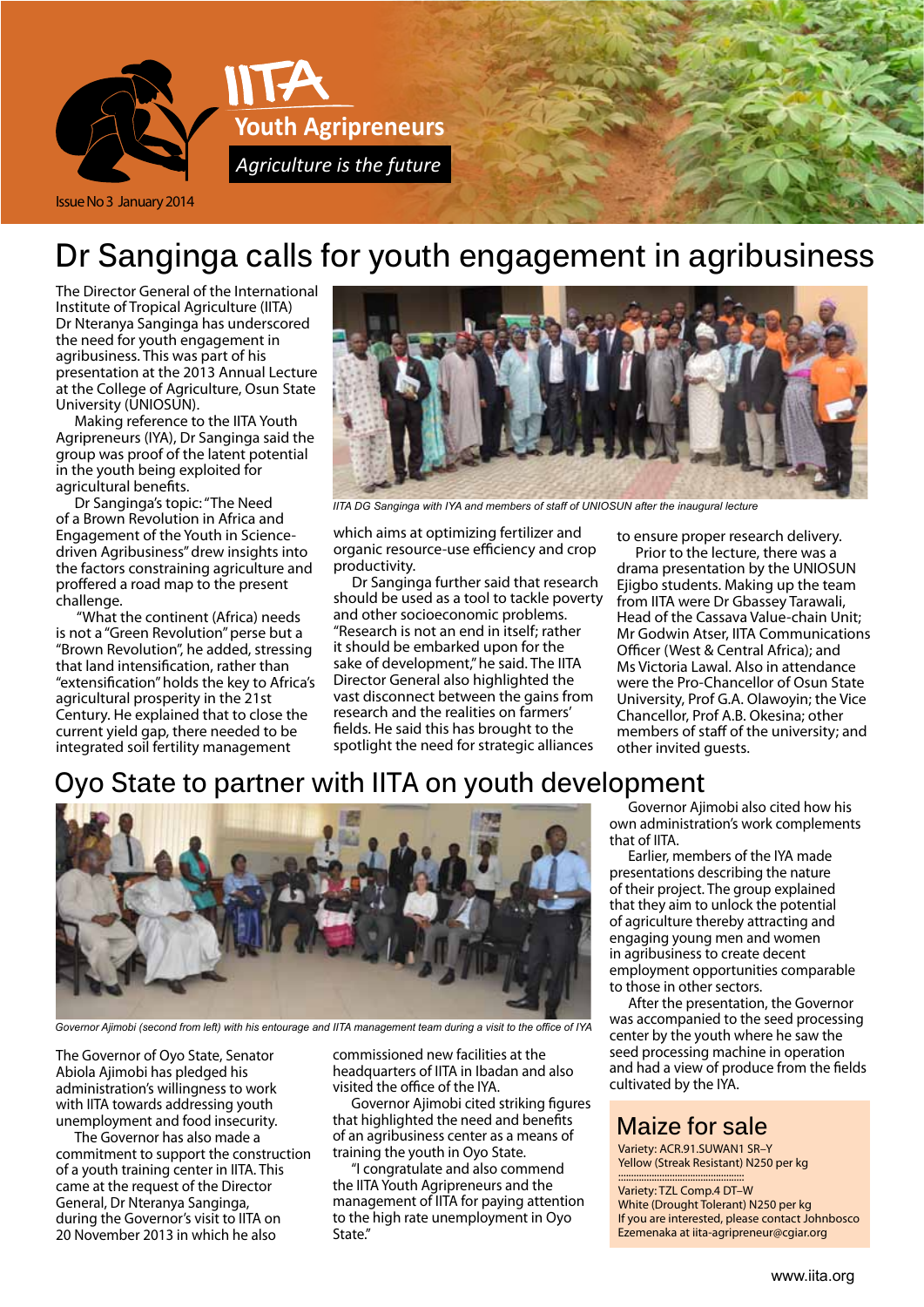## **2013 Open Day: Agripreneurs woo youngsters to agriculture**



*DG Sanginga (right) and other visitors make inquiry from IYA booth on Open Day*

Members of the IITA Youth Agripreneurs participated in the 2013 Open Day, exhibiting products from their farms and also distributing literature to visitors about their activities. The event which was held on 16 November provided an opportunity for the agripreneurs to talk to people about the importance of agriculture as a profession. The agripreneurs shed light on their activities and clarified questions raised by visitors.

The Open Day which attracted friends and families of staff commenced with a tree planting activity followed by exhibitions in which each unit showcased their products at the Conference Center.

### **IITA Hub Directors may replicate IYA model**

There are strong indications that IITA Regional Directors may replicate the IITA Youth Agripreneur model as part of efforts to engage young people in agriculture and create employment at the hub level.

The desire to replicate a similar program came during separate visits by the directors to the IYA office in Ibadan during the Institute's R4D week that took place from the 24 to 29 November 2013.

Hub Directors Dr Bernard Vanlauwe of the Central African Hub, Dr David Chikoye of the Southern Hub, and Dr Victor Manyong of the Eastern Hub accompanied by members of staff from their respective regions were impressed with the program.

Dr Marie Yomeni, SARD-SC Cassava Commodity Specialist based in DR Congo said the IITA Bukavu station is already bringing together a group of young people for a similar mission, and would love the IYA to provide backstopping.



*Central Africa Hub Director, Bernard Vanlauwe (standing 7th from left) with members of staff and IYA*



*Eastern Africa Hub Director, Victor Manyong (standing 8th from right) with members of staff and IYA*



*Southern Africa Hub Director, David Chikoye (standing10th from right) with members of staff and IYA*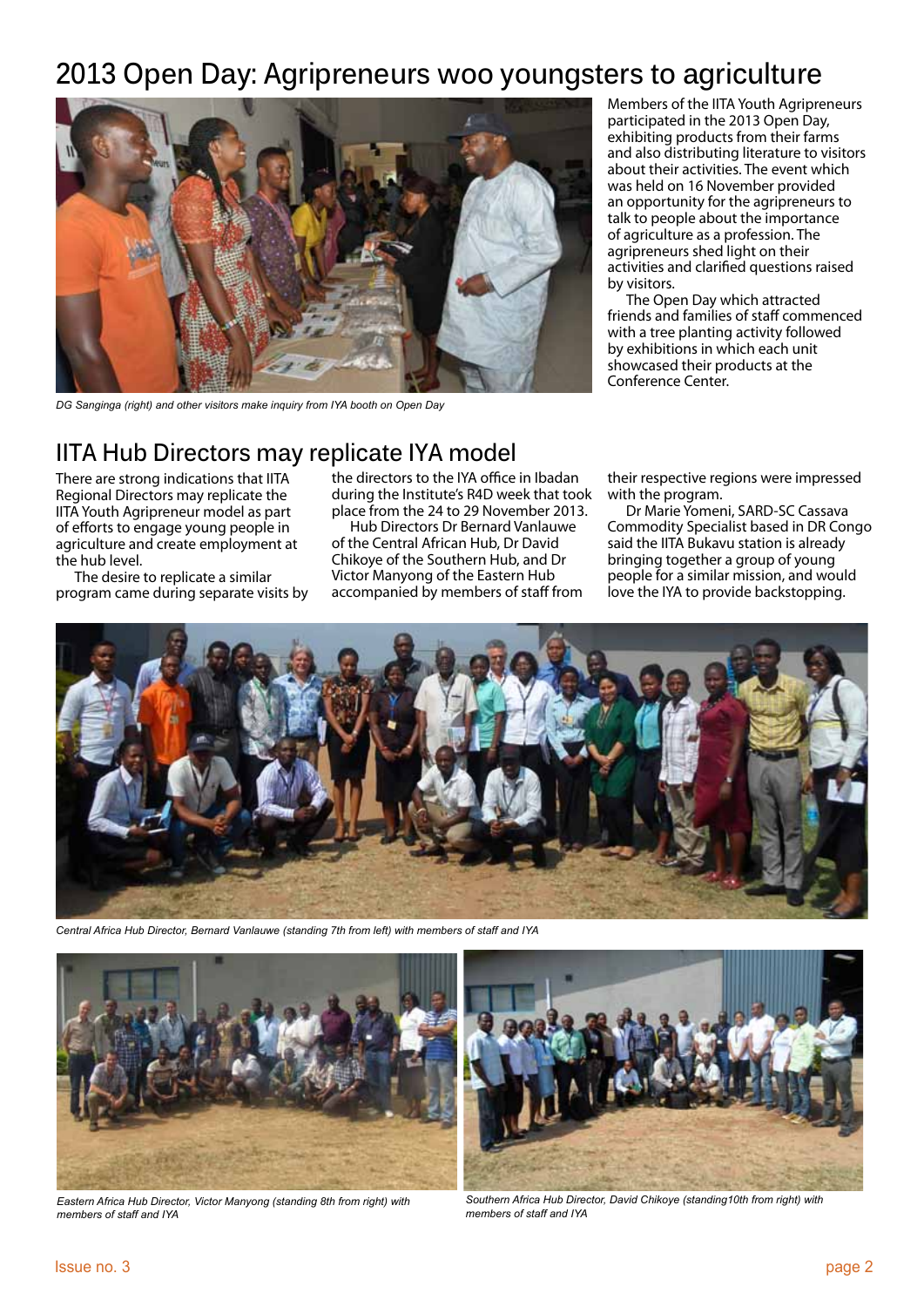## **IYA members give seminar on opportunities in agriculture**



*IYA with the Chairman of Ibarapa Local Government, Mr Olaosegba*

As part of efforts to get more young people engaged in agriculture, members of IYA went for an outreach in Ibarapa Local Government Area and gave a seminar presentation

to the youth in the community on the benefits inherent in agriculture.

The visit to Ibarapa Local Government which is located in

Oyo State, southwest Nigeria was held on 30 October 2013.

The outreach culminated in a partnership agreement, in principle, between the Local Government and the IYA that will see the training of youths in that community on bestbet agricultural practices. Sixteen representatives from the Ibarapa Local Government attended the meeting.

The Chairman of the Local Government, Honorable Lanre Olaosegba commended the quality of presentation and lauded the young agripreneurs for their level of knowledge. He noted that despite the fact that most of them do not have an agricultural background they were able to take up agriculture as a form of business and a means of income for themselves.

The Ibarapa Local Government agreed to pay a visit to the IYA to strengthen the partnership.

## **IYA at Canadian High Commission-organized roundtable**



*IYA and other participants with Canadian High Commission staff during the roundtable*

Members of the IYA participated in a roundtable discussion organized by the Canadian High Commission in Nigeria on 25 November 2013.

Eight young female entrepreneurs were present for the roundtable discussion which was focused on young female entrepreneurship. IYA member Obafemi Victoria gave an overview of IYA's operations and talked about the challenges young women face in

getting involved in agribusiness. The roundtable presented the opportunity for other participants to also share their experiences.

Prior to attending the roundtable, members of the IYA received Mr Marcello Di Franco, the Canadian Deputy High Commissioner and Dr Paulyn Appah, Senior Process Development Consultant in IITA Ibadan.

After presentations by the IYA, Mr Di

Franco commended the youngsters for their efforts.

"Keep up the good work and surround yourself with people with a lot of ideas," he said.

Present at the roundtable were Ms Sylvia Koleva and Trade Commissioner, Ms Sarah Branco; Director General Africa Bureau, Ms Patricia Malikail; High Commissioner Perry J. Calderwood; and Senior Advisor in Africa, Sean Sunderland.